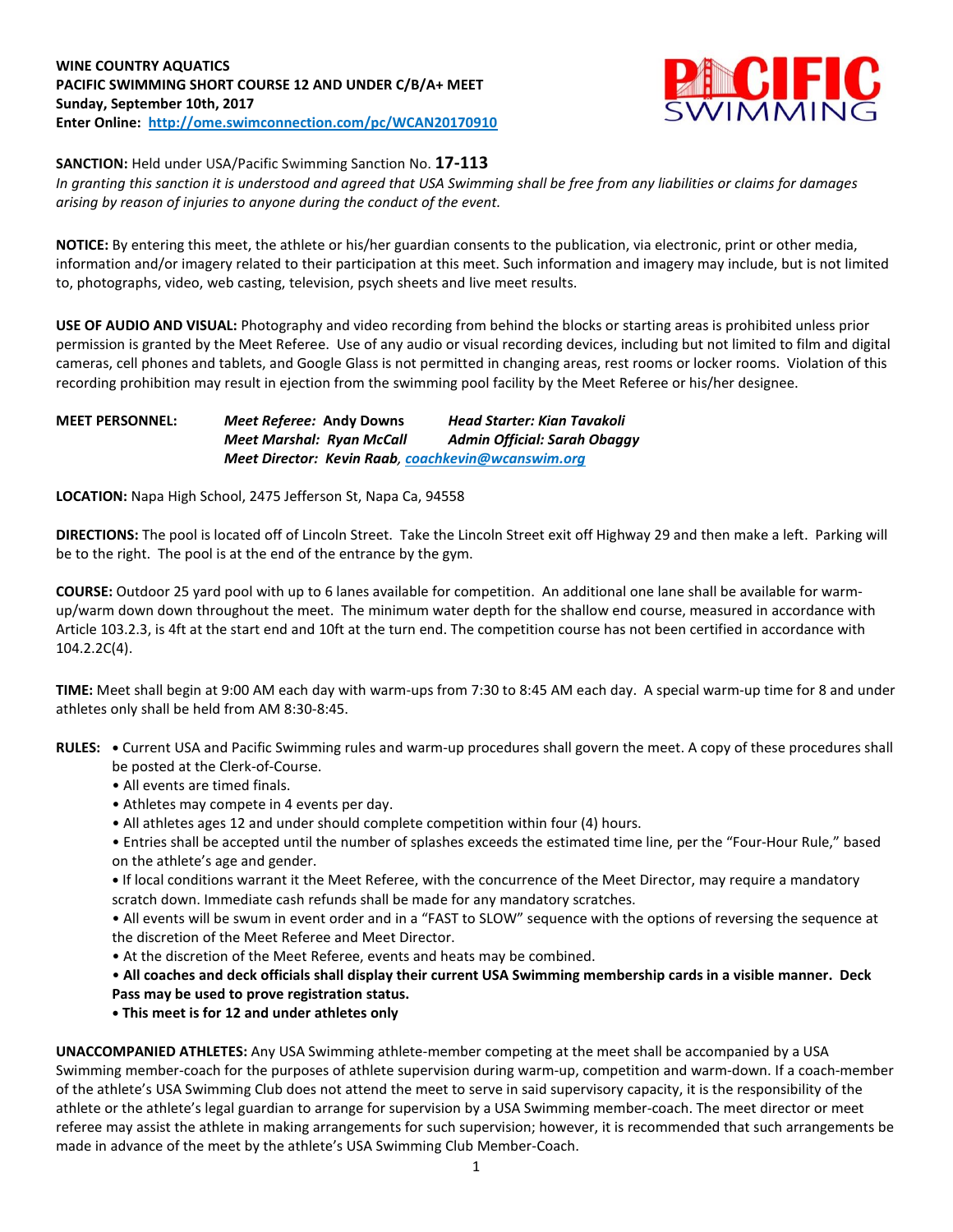**RACING STARTS:** Any athlete entered in the meet shall be certified by a USA Swimming member-coach as being proficient in performing a racing start, or shall start each race from within the water. When unaccompanied by a USA Swimming member coach, it is the responsibility of the athlete or the athlete's legal guardian to ensure compliance with this requirement.

**RESTRICTIONS:** • Smoking and the use of other tobacco products is prohibited on the pool deck, in the locker rooms, in spectator

seating on standing areas and in all areas used by athletes, during the meet and during warm-up periods.

- Sale and use of alcoholic beverages is prohibited in all areas of the meet venue.
- No glass containers are allowed in the meet venue.
- No propane heater is permitted except for snack bar/meet operations.
- All shelters shall be properly secured.
- Changing into or out of swimsuits other than in locker rooms or other designated areas is prohibited.
- •No pets allowed on deck, other than service assistance animals.

• Destructive devices, to include but not limited to, explosive devices and equipment, firearms (open or concealed), blades, knives, mace, stun guns and blunt objects are strictly prohibited in the swimming facility and its surrounding areas. If observed, the Meet Referee or his/her designee may ask that these devices be stored safely away from the public or removed from the facility. Noncompliance may result in the reporting to law enforcement authorities and ejection from the facility. Law enforcement officers (LEO) are exempt per applicable laws.

• Operation of a drone, or any other flying apparatus, is prohibited over the venue (pools, athlete/coach areas, spectator areas and open ceiling locker rooms) any time athletes, coaches, officials and/or spectators are present.

• No set up will be allowed in the pool area. There are bleachers to sit in and outside the pool area there is space to set up.

**ELIGIBILITY:** • Athletes shall be current members of USA Swimming and enter their name and registration number on the meet entry card exactly as they are shown on their Registration Card. If this is not done, it may be difficult to match the athlete with the registration database. The meet host shall check all athlete registrations against the SWIMS database and if not found to be registered, the Meet Director shall accept the registration at the meet (a \$10 surcharge shall be added to the regular registration fee). Duplicate registrations shall be refunded by mail.

• Athletes in the "A" Division shall have met at least the listed USA Swimming Motivational "A" minimum time standard. Athletes in the "B" Division shall have met at least the listed "B" minimum time standard. All entry times slower than the "B" time standard shall be in the "C" Division.

- Entries with **"NO TIME" shall be accepted**.
- Entry times submitted for this meet may be checked against a computer database and may be changed in accordance with Pacific Swimming Entry Time Verification Procedures.
- Disabled athletes are welcome to attend this meet and should contact the Meet Director or Meet Referee regarding any special accommodations on entry times and seeding per Pacific Swimming policy.
- Age on the first day of the meet shall determine the athlete's age for the entire meet.

**ENTRY PRIORITY:** Entries from members of Zone 3 clubs (including unattached athletes training with those clubs) postmarked or entered on line by **Monday, July 31, 2017** shall be given first priority for acceptance to the meet. All entries from other zones in Pacific Swimming or from other LSC's, postmarked or entered on line by the entry deadline shall be considered in the order they are received.

**ENTRY FEES:** \$4.00 per event plus an \$8.00 participation fee per athlete. Entries shall be rejected if payment is not sent at time of request. No refunds shall be made except mandatory scratch downs.

**ONLINE ENTRIES:** To enter online go to **<http://ome.swimconnection.com/pc/WCAN20170910>** to receive an immediate entry confirmation. This method requires payment by credit card. Swim Connection, LLC charges a processing fee for this service, equal to \$1 per athlete plus 5% of the total Entry Fees. Please note that the processing fee is a separate fee from the Entry Fees. If you do not wish to pay the processing fee, enter the meet using a mail entry. **Entering online is a convenience, is completely voluntary, and is** in no way required or expected of an athlete by Pacific Swimming. Online entries shall be accepted through August 30, 2017.

**MAILED OR HAND DELIVERED ENTRIES**: Entries shall be on the attached consolidated entry form. Forms shall be filled out completely and printed clearly with athlete's best time. Entries shall be postmarked by midnight, **Monday, August 28, 2017** or hand delivered by 8:00 p.m, **Wednesday, August 30, 2017**. No late entries shall be accepted. Requests for confirmation of receipt of entries should include a self-addressed envelope.

### **Make check payable to**: **WCAN**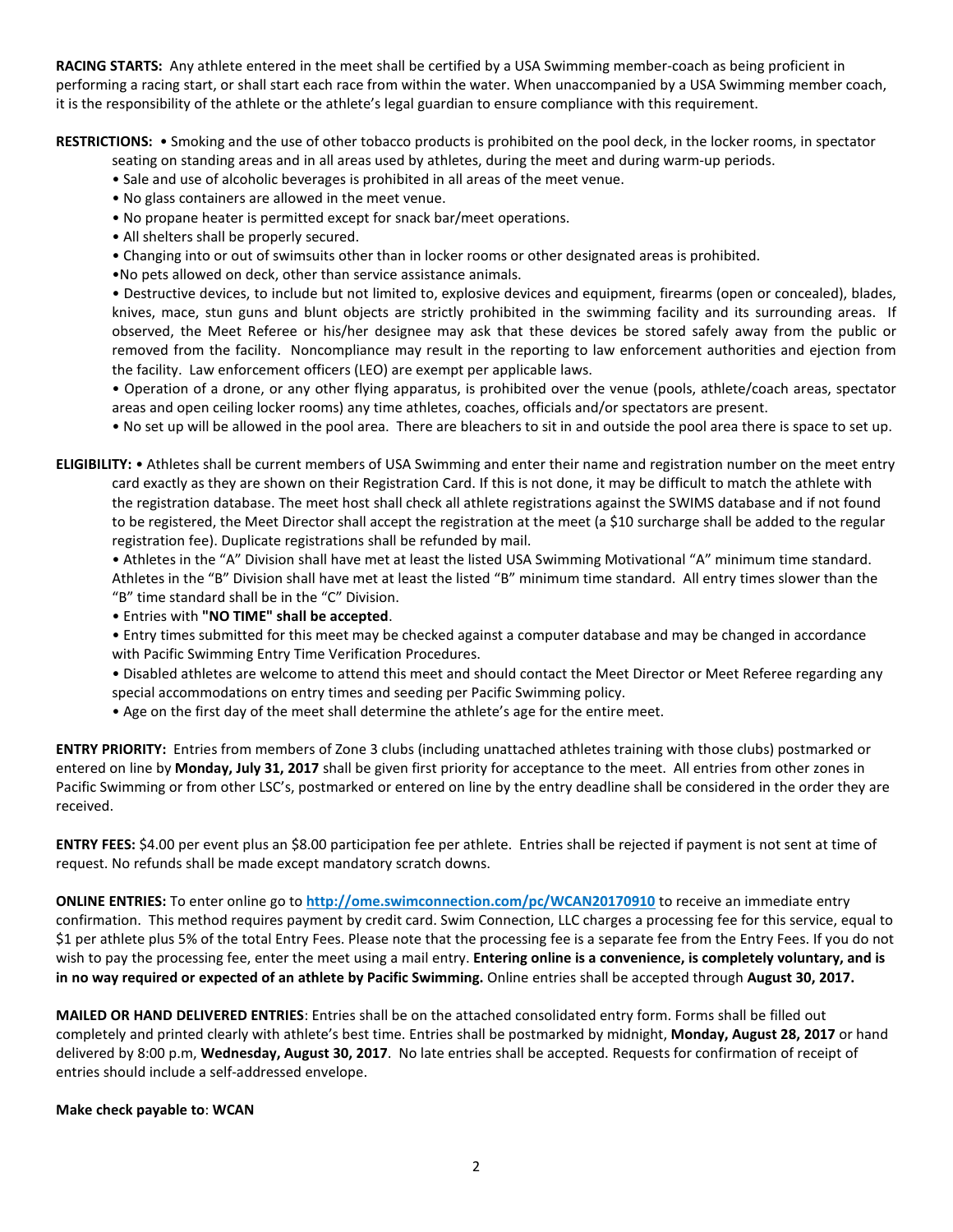#### **Mail/Hand Deliver entries to**: **Kevin Raab 4131 Freeda Ct, Livermore, CA, 94550**

**CHECK-IN:** The meet shall be deck seeded. Athletes shall check-in at the Clerk-of-Course. No event shall be closed more than 30 minutes before the scheduled start of the session. Close of check-in for all individual events shall be no more than 60 minutes before the estimated time of the start of the first heat of the event. Athletes who do not check in shall not be seeded and shall not be allowed to compete in that event.

**SCRATCHES:** Any athletes not reporting for or competing in an individual timed final event that they have checked in for shall not be penalized. Athletes who must withdraw from an event after it is seeded are requested to inform the referee immediately.

**AWARDS:** Awards will be given 1-8 for each division for each single age (except 6 and under). The awards groups will be 6 and under, 7, 8, 9, 10,11,12.

#### **ADMISSION:** Free.

**SNACK BAR & HOSPITALITY:** A snack bar will be available throughout the competition. Coaches and working deck officials will be provided lunch. Hospitality will serve refreshments to timers and volunteers.

**MISCELLANEOUS:** No overnight parking is allowed. Facilities will not be provided after meet hours.

**MINIMUM OFFICIALS**: At least seven days prior to the start of the meet, meet management (Meet Director and/or Meet Referee) shall contact a representative from each club participating in the meet, and provide a preliminary inventory of the officials that club is required to provide for each session. Each club shall, by the start of the meet, provide to the Meet Director or designee a list of Officials who have agreed to represent that club during each session of the meet.

At the meet, meet management shall conduct an inventory of officials, and shall compare the number of athletes entered in each session by each club with the number of officials present representing each club. If meet management certifies that a club has not provided sufficient officials for any session of the meet in accordance with the table below, excluding finals in a prelims and finals meet, the club shall be fined \$100 per missing official per session of the meet.

| Club athletes entered in session | Trained and carded officials required |
|----------------------------------|---------------------------------------|
| $1 - 10$                         | $\Omega$                              |
| $11 - 25$                        | 1                                     |
| 26-50                            | າ                                     |
| $51 - 75$                        | 3                                     |
| 76-100                           | 4                                     |
| 100 or more                      | 5                                     |

\*Zone 3 shall include assigned and working Colorado, Intermediary/ Chief Timing Judge, and Computer operator in the count of officials for a session although these positions are not carded. Zone 3 shall accept uncarded Trainees in the count of officials for up to two sessions. Clubs may use officials "borrowed" from other clubs, or unattached officials at the meet who agree, to fulfill their obligation under the rule.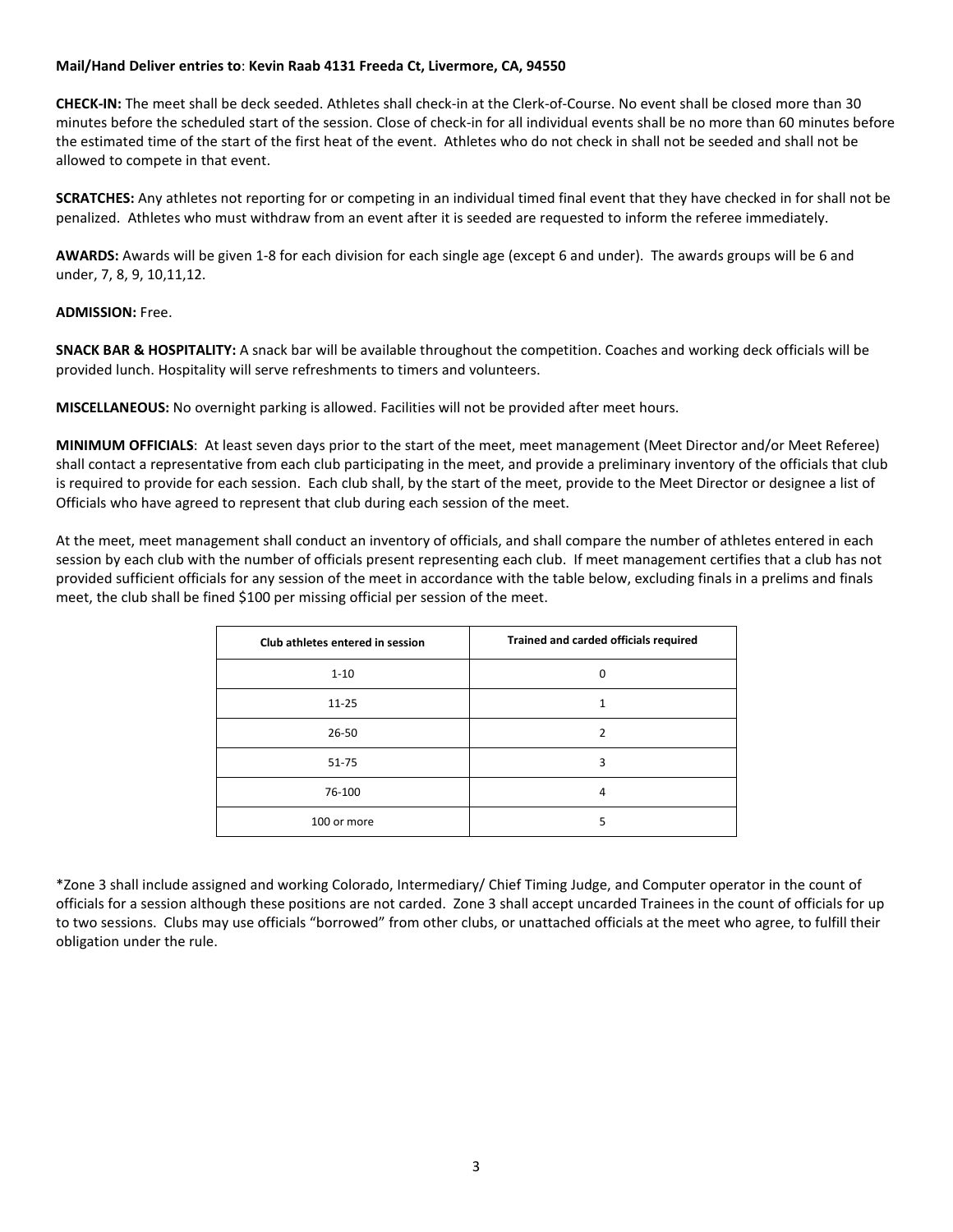#### **EVENT SUMMARY**

| Sunday, September 10 <sup>th</sup> |           |           |  |  |  |  |  |  |  |
|------------------------------------|-----------|-----------|--|--|--|--|--|--|--|
| <b>8 &amp; UN</b>                  | $9 - 10$  | $11 - 12$ |  |  |  |  |  |  |  |
| 100 IM                             | 100 IM    | 100 IM    |  |  |  |  |  |  |  |
| 25 Free                            | 50 Free   | 50 Free   |  |  |  |  |  |  |  |
| 25 Breast                          | 50 Breast | 50 Breast |  |  |  |  |  |  |  |
| 25 Fly                             | 50 Fly    | 50 Fly    |  |  |  |  |  |  |  |
| 25 Back                            | 50 Back   | 50 Back   |  |  |  |  |  |  |  |
| 50 Free                            | 100 Free  | 100 Free  |  |  |  |  |  |  |  |

## **EVENTS**

| <b>Sunday September 10th</b> |                       |                  |  |  |  |  |  |  |  |
|------------------------------|-----------------------|------------------|--|--|--|--|--|--|--|
| <b>EVENT#</b>                | <b>EVENT</b>          |                  |  |  |  |  |  |  |  |
| $\mathbf 1$                  | 8 and Under 100 IM    | $\overline{2}$   |  |  |  |  |  |  |  |
| $\overline{3}$               | 9-10 100 IM           | $\sqrt{4}$       |  |  |  |  |  |  |  |
| 5                            | 11-12 100 IM          | $\boldsymbol{6}$ |  |  |  |  |  |  |  |
| $\overline{7}$               | 8 and Under 25 Free   | 8                |  |  |  |  |  |  |  |
| $\boldsymbol{9}$             | 9-10 50 Free          | 10               |  |  |  |  |  |  |  |
| 11                           | 11-12 50 Free         | 12               |  |  |  |  |  |  |  |
| 13                           | 8 and Under 25 Breast | 14               |  |  |  |  |  |  |  |
| 15                           | 9-10 50 Breast        | 16               |  |  |  |  |  |  |  |
| 17                           | 11-12 50 Breast       | 18               |  |  |  |  |  |  |  |
| 19                           | 8 and Under 25 Fly    | 20               |  |  |  |  |  |  |  |
| 21                           | 9-10 50 Fly           | 22               |  |  |  |  |  |  |  |
| 23                           | 11-12 50 Fly          | 24               |  |  |  |  |  |  |  |
| 25                           | 8 and Under 25 Back   | 26               |  |  |  |  |  |  |  |
| 27                           | 9-10 50 Back          | 28               |  |  |  |  |  |  |  |
| 29                           | 11-12 50 Back         | 30               |  |  |  |  |  |  |  |
| 31                           | 8 and Under 50 Free   | 32               |  |  |  |  |  |  |  |
| 33                           | 9-10 100 Free         | 34               |  |  |  |  |  |  |  |
| 35                           | 11-12 100 Free        | 36               |  |  |  |  |  |  |  |

Use the following URL to find the time standards: **<http://www.pacswim.org/swim-meet-times/standards>**